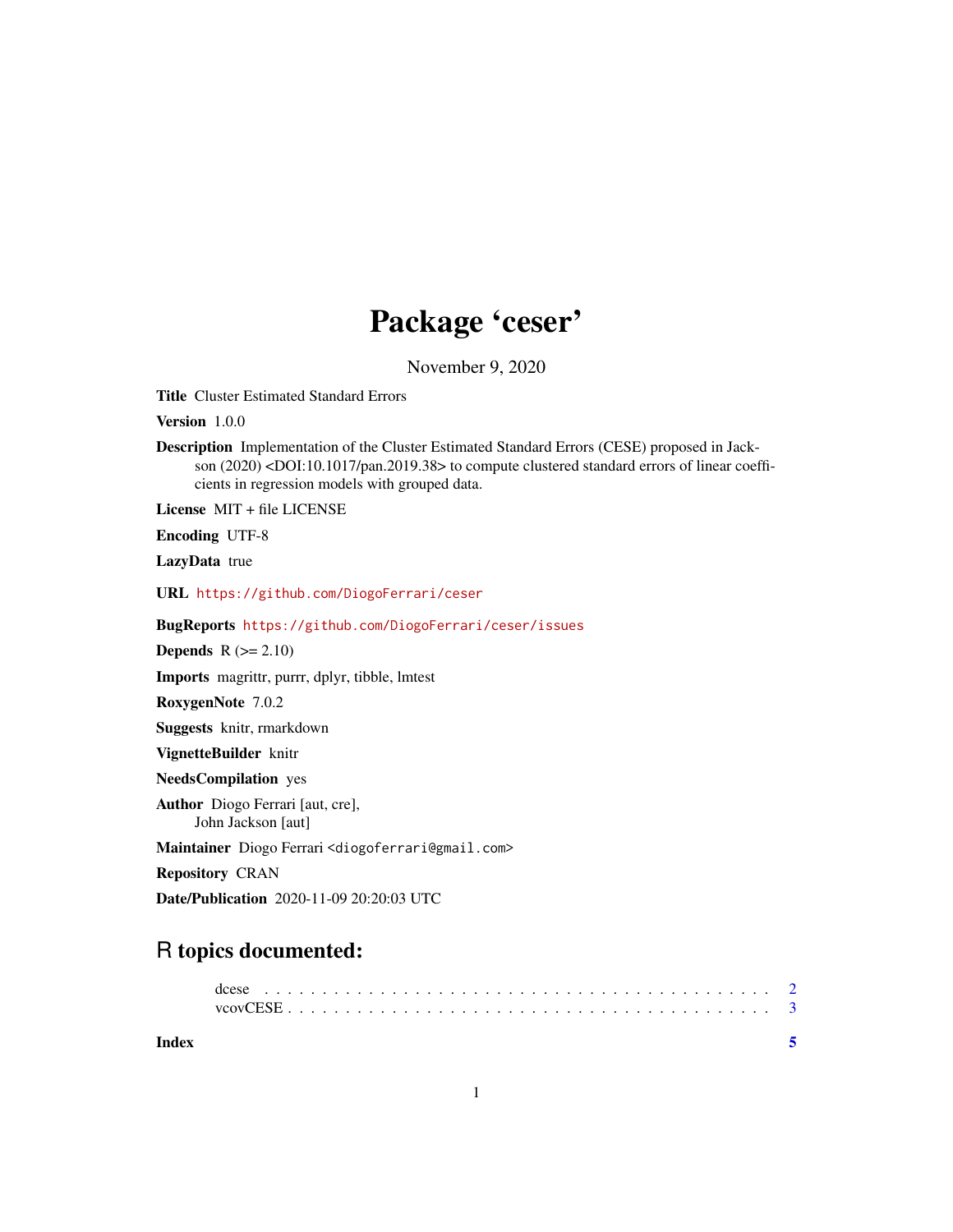<span id="page-1-0"></span>

#### Description

A dataset relating the effective number of parties to the number of presidential candidates and presidential power.

#### Usage

dcese

#### Format

A data frame with rows and 9 variables:

country name of the country

enep Effective number of legislative parties

enpc Number of presidential candidates

fapres Presidential power

proximity Proximity of the presidential and legislative elections

eneg Eeffective number of ethnic groups

logmag log of average district magnitudes

enpcfapres Interaction between enpc and fapres

logmag\_eneg Interaction between logmag and eneg ...

#### Source

Jackson, John (2019) Corrected Standard Errors with Clustered Data. Political Analysis.

#### References

Elgie, Robert, Bueur, C., Dolez, B. & Laurent, A. (2014). "Proximity, Candidates, and Presidential Power: How Directly Elected Presidents Shape the Legislative Party System." Political Research Quarterly. 67(3): 467 - 477.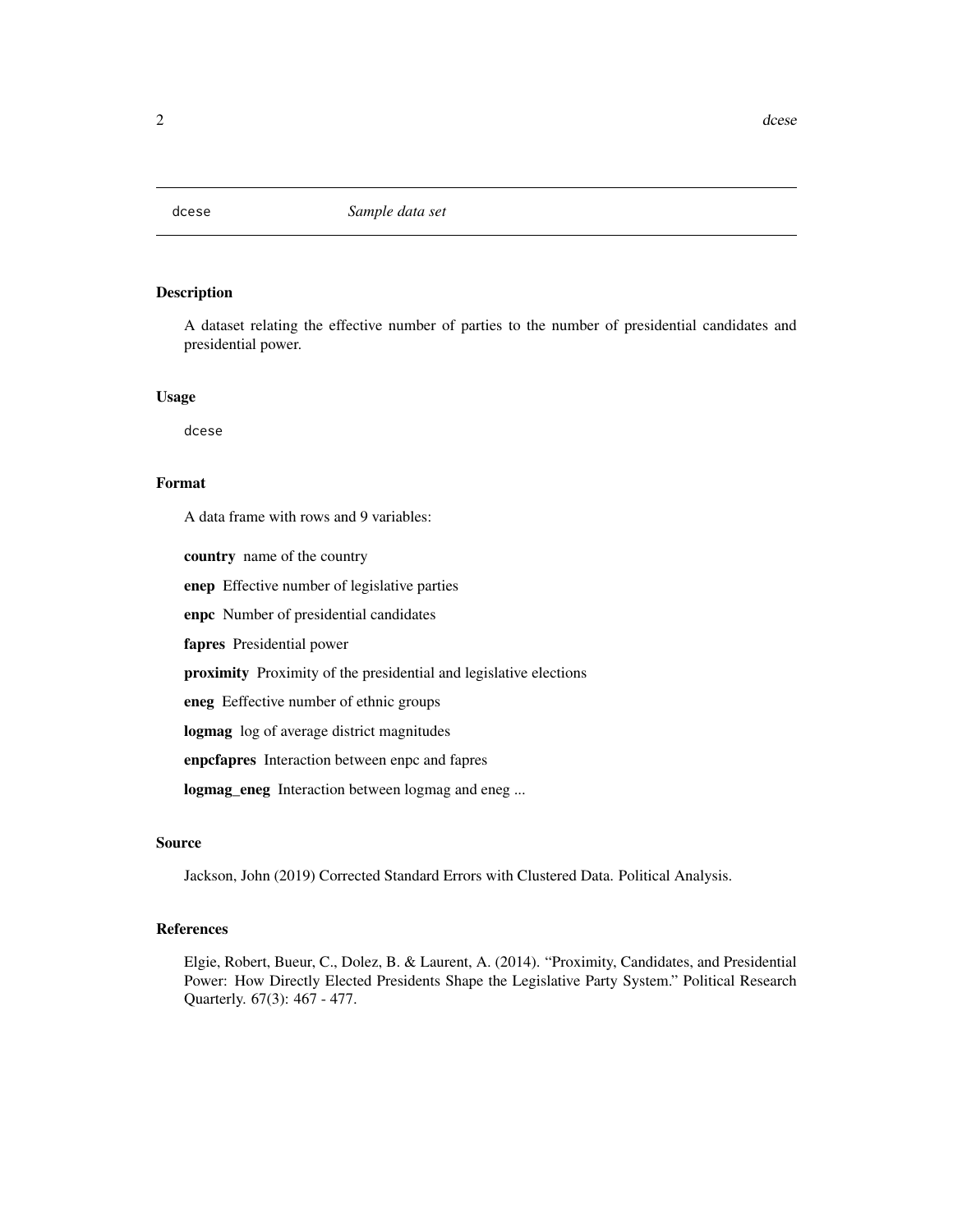<span id="page-2-0"></span>

#### Description

Cluster Estimated Standard Errors (CESE)

#### Usage

vcovCESE(mod, cluster = NULL, type = NULL)

#### Arguments

| mod     | a model object. It can be the output of the functions 1m, g1m, or other regression<br>function that returns compatible objects.                                                                                                                                                                                        |
|---------|------------------------------------------------------------------------------------------------------------------------------------------------------------------------------------------------------------------------------------------------------------------------------------------------------------------------|
| cluster | either a string vector with the name of the variables that will be used to cluster<br>the standard errors, or a formula - e.g., $\sim$ rhs, with a summation of the variables<br>that will be used to cluster the standard errors replacing the rhs -, or a vector,<br>matrix, or data frame with the clustering data. |
| type    | string with either HCO, HC1, HC2, HC3, or HC4. It specifies the type of het-<br>eroskedasticity correction to use (see Davidson and MacKinnon (1993) and<br>Hayes and Cai $(2007)$ ).                                                                                                                                  |

#### Value

The function returns a variance-covariace matrix of the coefficient estimates using the Cluster Estimated Standard Error (CESE) method.

#### References

Jackson, John (2019) Corrected Standard Errors with Clustered Data. Political Analysis.

Hayes, A. F., & Cai, L., (2007) Using heteroskedasticity-consistent standard error estimators in ols regression: an introduction and software implementation, Behavior research methods, 39(4), 709–722.

Davidson, R., & MacKinnon, J. G., (2004) Econometric theory and methods: Oxford University Press New York.

#### Examples

 $mod = lm(enep \sim enpe + fapres + enpefapres + proximity + eneg + logmag + logmag_{eneg} , data = does)$ ## -------------------------------------- ## Getting the variance covariance matrix ## -------------------------------------- ## Original variance-covariance matrix (no clustered std. errors) vcov(mod)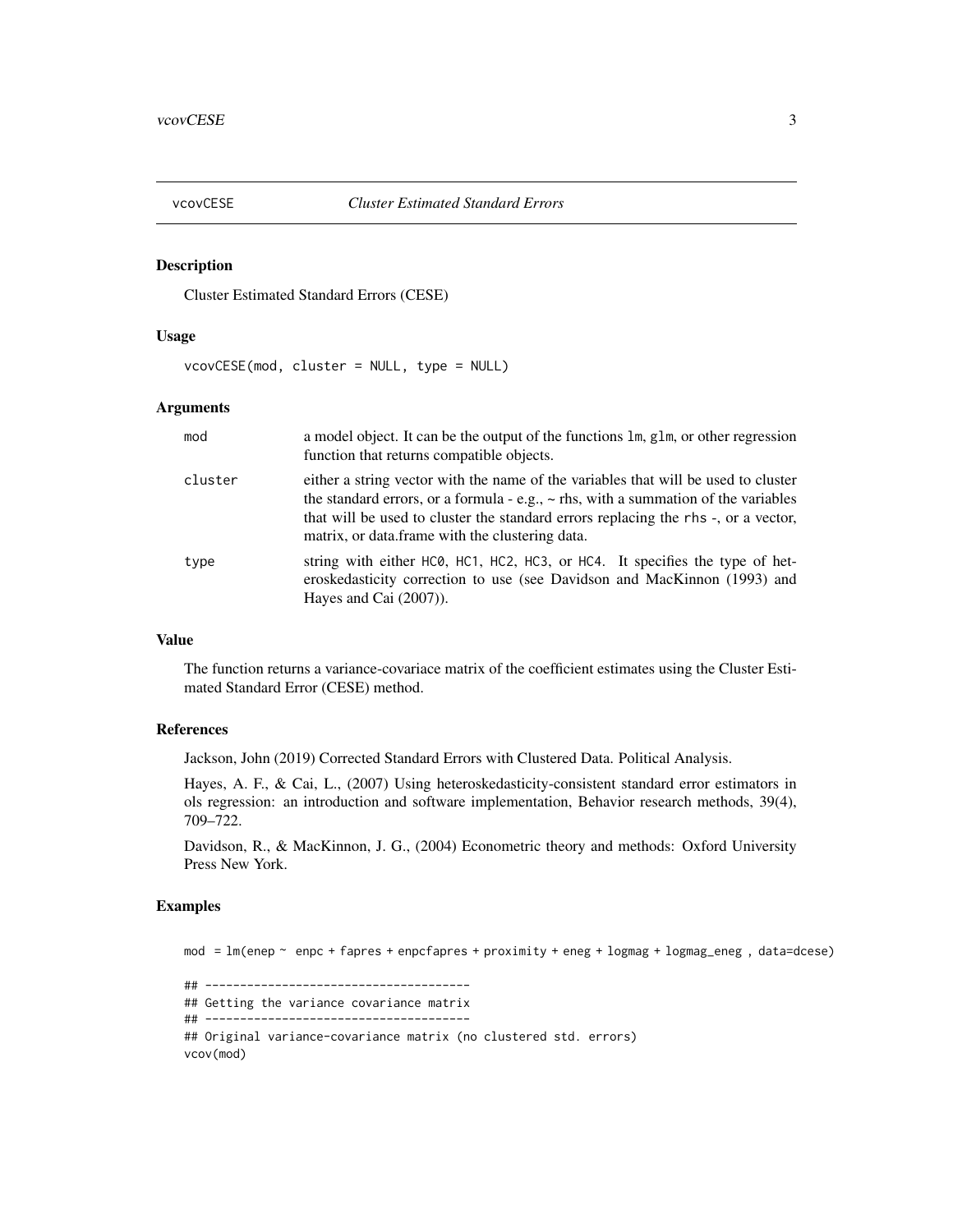```
## Variance-covariance matrix using CRSE (sandwish package)
## sandwich::vcovCL(mod, cluster = ~ country)
## sandwich::vcovCL(mod, cluster = ~ country, type="HC3")
## Variance-covariance matrix using CESE
ceser::vcovCESE(mod, cluster = ~ country)
ceser::vcovCESE(mod, cluster = ~ country, type="HC3") # HC3 correction
## ---------
## Summaries
## ---------
## no robust SE
summary(mod)
## summary table using CRSE (sandwich package)
## lmtest::coeftest(mod, vcov = sandwich::vcovCL, cluster = ~ country)
## summary using CESE
lmtest::coeftest(mod, vcov = ceser::vcovCESE, cluster = ~ country, type='HC3')
```